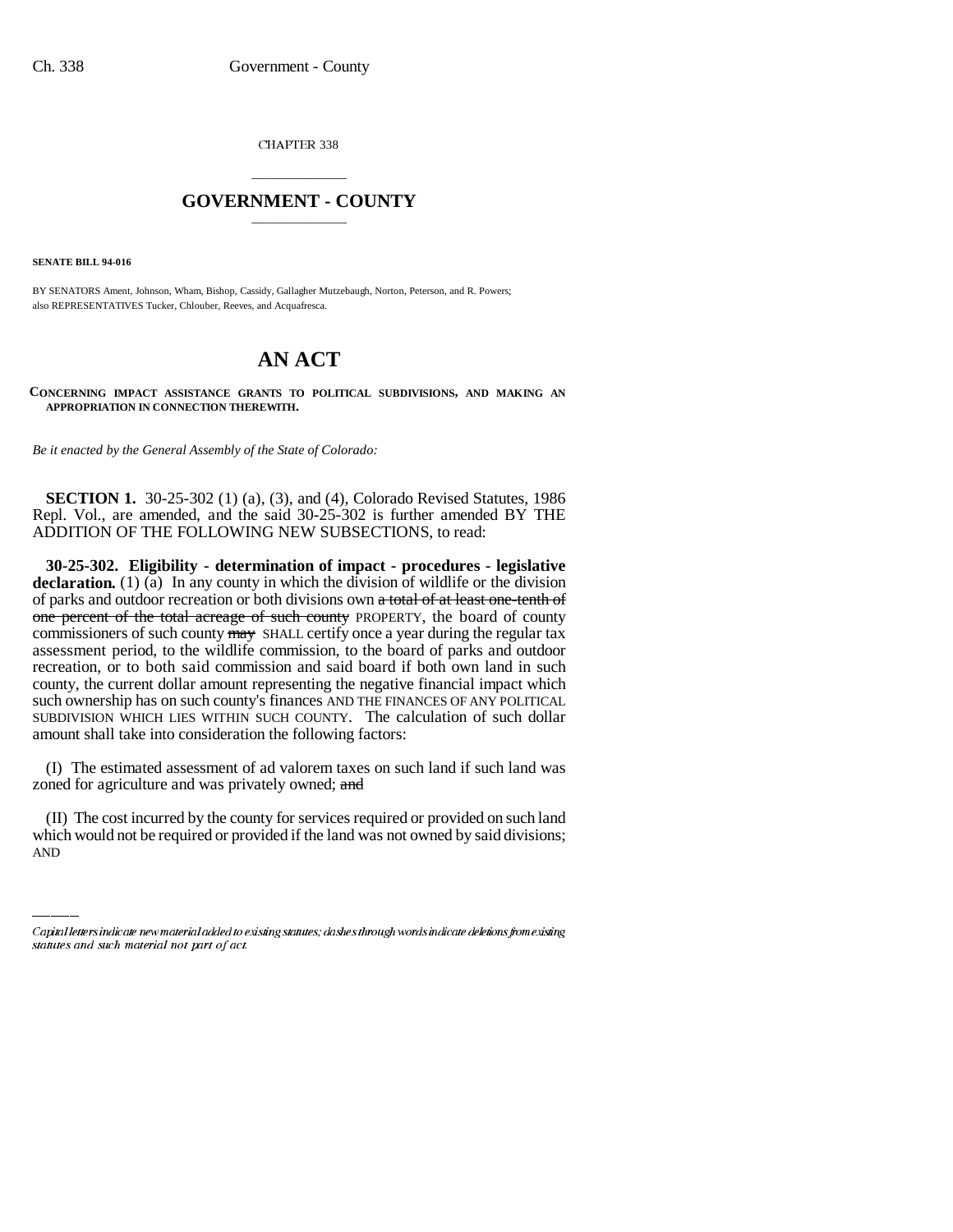(III) THE COSTS INCURRED BY OTHER POLITICAL SUBDIVISIONS WHICH PROVIDE SERVICES ON OR TO SUCH LAND.

(3) The wildlife commission and the board of parks and outdoor recreation shall review the dollar amounts certified to them pursuant to subsection (1) of this section and shall certify to the general assembly these dollar amounts. In making their determinations, the wildlife commission and the board of parks and outdoor recreation shall consider the factors set forth in subsection (1) of this section and may consider any additional relevant factors. All certifications to the general assembly shall include an explanation of the grounds upon which the determinations of the certified amounts are based. THE WILDLIFE COMMISSION AND THE BOARD OF PARKS AND OUTDOOR RECREATION SHALL INCLUDE AN ESTIMATE OF THE AMOUNT TO BE CERTIFIED FOR IMPACT ASSISTANCE GRANTS IN THEIR BUDGET REQUESTS FOR EACH FISCAL YEAR.

(4) (a) The general assembly may make an appropriation in the form of an impact assistance grant to any county qualifying for such grant upon certification by the wildlife commission or the board of parks and outdoor recreation of the amount for such grant. Appropriations concerning lands owned by the division of wildlife shall be made from the wildlife cash fund. Appropriations concerning lands owned by the division of parks and outdoor recreation shall be made from the general fund or the parks and outdoor recreation cash fund.

(b) AS SOON AS POSSIBLE AFTER RECEIVING AN IMPACT ASSISTANCE GRANT, THE BOARD OF COUNTY COMMISSIONERS SHALL PAY TO EACH SCHOOL DISTRICT, SPECIAL DISTRICT, OR OTHER POLITICAL SUBDIVISION LOCATED WITHIN THE COUNTY THAT PORTION OF THE IMPACT ASSISTANCE GRANT ATTRIBUTABLE TO THE AMOUNT CERTIFIED BY THE COUNTY ON BEHALF OF THE SCHOOL DISTRICT, SPECIAL DISTRICT, OR POLITICAL SUBDIVISION. PRIOR TO MAKING SUCH PAYMENT, THE TOTAL AMOUNT OF THE IMPACT ASSISTANCE GRANT SHALL BE REDUCED BY AN AMOUNT EQUAL TO THE COSTS INCURRED BY THE TREASURER IN ADMINISTERING THE GRANTS.

(c) NOTHING IN THIS SECTION SHALL BE CONSTRUED TO ALTER THE REQUIREMENT SET FORTH IN SECTION 10 OF ARTICLE XXVII OF THE STATE CONSTITUTION THAT, FOR PROPERTY ACQUIRED BY A STATE AGENCY PURSUANT TO ARTICLE XXVII OF THE STATE CONSTITUTION, PAYMENTS IN LIEU OF TAXES SHALL BE MADE WITH MONEYS MADE AVAILABLE FROM THE GREAT OUTDOORS COLORADO TRUST FUND.

(5) (a) THE WILDLIFE COMMISSION AND THE BOARD OF PARKS AND OUTDOOR RECREATION SHALL REPORT THE AMOUNT CERTIFIED FOR EACH SCHOOL DISTRICT PURSUANT TO THIS SECTION TO THE STATE BOARD OF EDUCATION.

(b) ANY SCHOOL DISTRICT WHICH RECEIVES AN IMPACT ASSISTANCE GRANT PURSUANT TO THIS SECTION SHALL CERTIFY THE AMOUNT OF SAID GRANT TO THE STATE BOARD OF EDUCATION.

(6) THE GENERAL ASSEMBLY HEREBY FINDS AND DECLARES THAT THE ACQUISITION OF LARGE AMOUNTS OF PROPERTY BY THE DIVISION OF WILDLIFE OR THE DIVISION OF PARKS AND OUTDOOR RECREATION, THROUGH THE GREAT OUTDOORS COLORADO PROGRAM OR OTHERWISE, CAN HAVE SERIOUS FINANCIAL CONSEQUENCES FOR THE COUNTIES AND POLITICAL SUBDIVISIONS IN WHICH SUCH PROPERTY IS LOCATED. IT IS